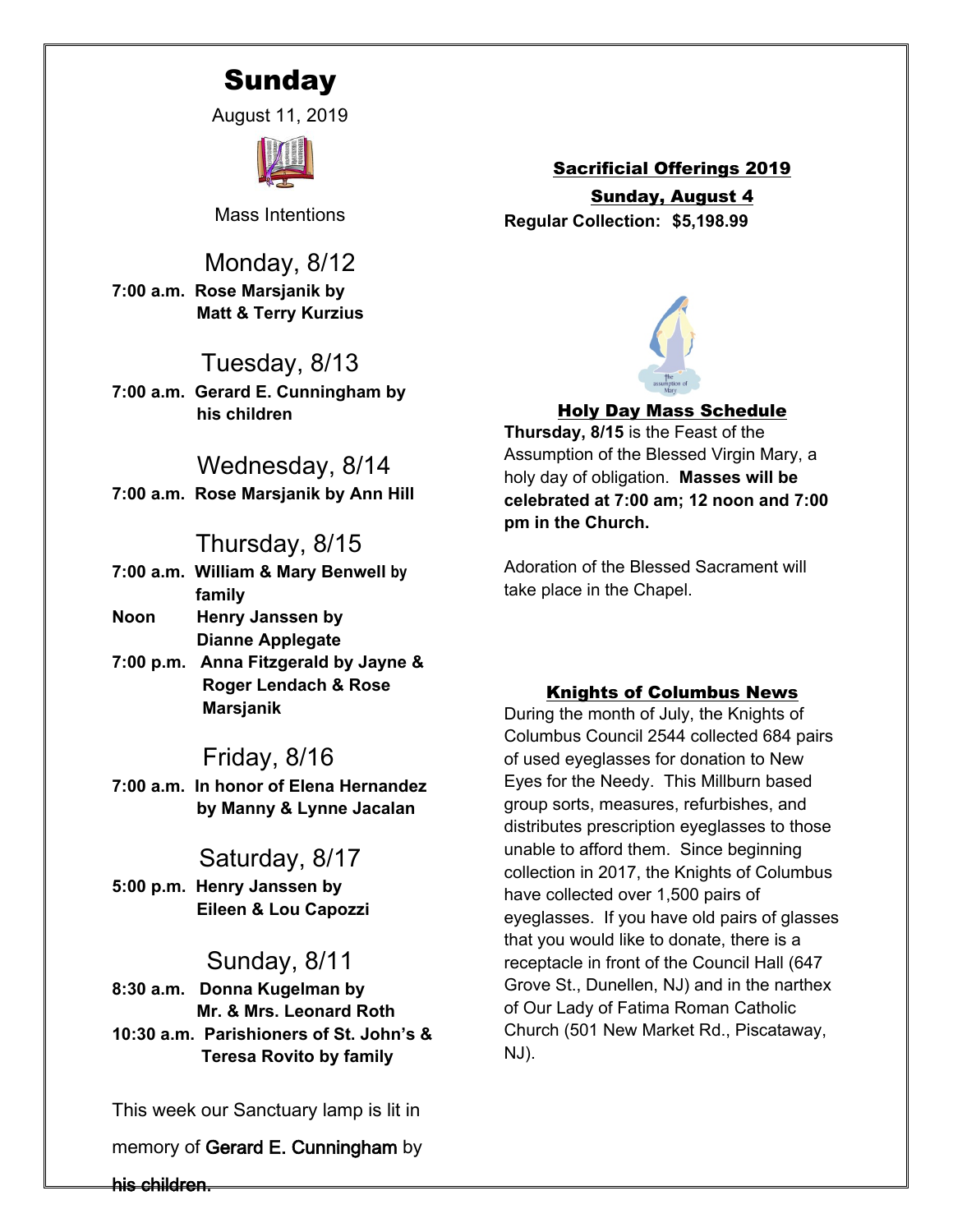# memory of **Larry Engel** by **Cathy & Tony D'Ovidio.**

Thank you for your participation!

# St. John Food Pantry Summer Needs

Our Food Pantry is in need of the following: dry pasta, rice, cereal, canned tuna and chicken, low/no sugar canned fruit, no/low sodium canned vegetables and soups, tomato sauce and fruit juice. Food donations support our parish food pantry, for our neighbors in need as well as FISH Food Pantry on New Market Road in Piscataway. Thank you for your continuous generosity.

### Social Concerns

Do you know a needy person or family? Could one of your neighbors benefit from assistance with food and/or other essentials? Please call the Pastoral Center, 732-968-2621, in confidence, and we will do whatever we can to help. Please continue to bring men's toiletries, tooth brushes, and large and medium thongs or slippers for the Ozanam Men's Shelter. Articles may be left in the vestibule. Thanks for not forgetting the "guys".

### Time, Talent and Treasure



Fostering stewardship is a way of life. Everyone benefits from the sacrificial gift one makes of his/her time, talent and treasure. We gratefully acknowledge and salute:

# AUGUST 11, 2019 NINETEENTH SUNDAY IN ORDINARY TIME

CONQUERING FEAR

Fear is not only one of our deepest instincts; it is generally one of our most constant companions in life. We fear all kinds of things - heights, crowds, confined places, leaving the house, etc. Other fears are more common. We may fear bad health, making ends meet, losing employment, what other people think, how our children will turn out. Fear of change is nonproductive and crippling. It has little tolerance for risk and the unknown and is the single most significant factor preventing our spiritual growth and the quality of our lives. In today's gospel, Jesus tells us "do not be afraid any longer" - but how do we do that? How do we end fear, or at least bring it under control? If you, or someone you know would like to hear more about how our Catholic Faith can be an antidote to fear, we invite you to join us at an inquiry session. Inquiry sessions do not assume a commitment to join the Catholic Faith family. Inquiry sessions are opportunities to ask questions about God, Jesus, the Catholic Faith family. All who are unbaptized, baptized into another faith denomination, or baptized Catholic but have not received Eucharist or Confirmation, are invited. Inquiry sessions are for those who wish to inquire, explore, and search for ways to grow in relationship with God. For more information, please contact the parish office at 732-968-2621.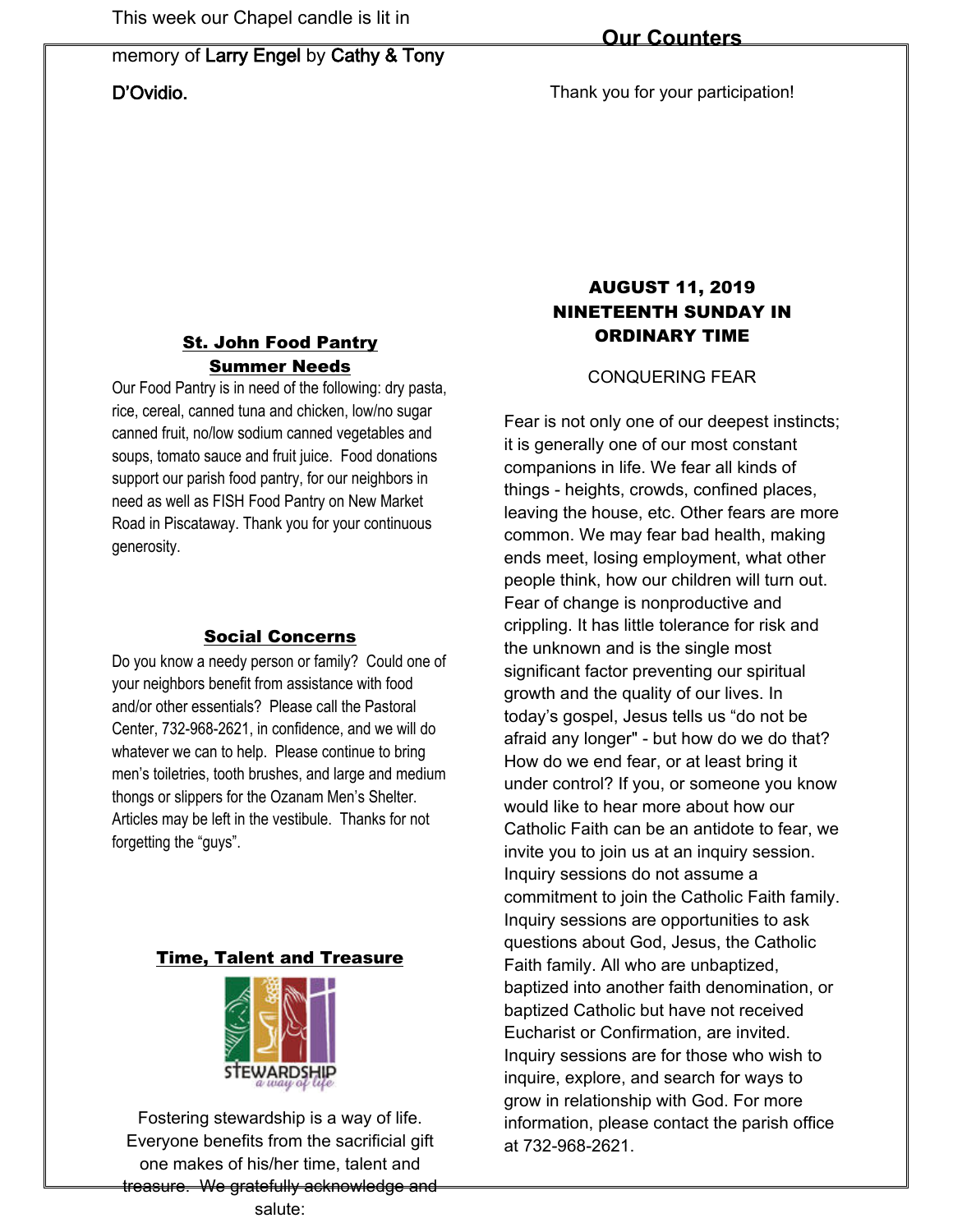# Bishop's Appeal

To date, the Development Office has received pledges totaling **\$30,043.16** and payments totaling **\$29,452.45** from **158** parishioners. This represents **93.9%** of your \$32,000.00 goal. Thank you for your efforts! entrances. You can register online and obtain additional information by visiting

[www.LightingHeartsOnFire.org/walking-pilgrimage.](http://www.lightingheartsonfire.org/walking-pilgrimage) Registration deadline is September 13. If you are interested in walking, please call and leave your name with the parish office (732-968-2621) or email [\(stjev@verizon.net\)](mailto:stjev@verizon.net) so we know how many from our parish will be participating.



### Prayers for Our Service Members

Military Please pray for the following parishioners who are currently serving in the Military:

**U.S. Navy Reserve Lt. Michael Bartilotti U.S. Army Pvt. Luke Harshaney U.S. Army Pvt. Raymond C. Pizzigoni U.S. Coast Guard Lt. Ed Sella U.S. Army Staff Sgt. Paul Frabizzio U.S. Marine Mer. Cpl. Thomas Tyler Lizak U.S. Army Pfc. Sean Parente U.S. Marine Pvt. Dante Parente U.S. Army 2nd Lt. Casey Wenzel U.S. Army Spec. 4 Timothy Francisco US Marine LCpl. Stephen Wright U.S. Marine Pvt. José Citron**

If there are any other military members you would like to be included in our prayers, please contact the Parish Office.

# One Day 9-Mile Walking Pilgrimage: The Way of St. Juan Diego

In preparation for the Consecration of the Diocese of Metuchen to Our Lady of Guadalupe, the youth, families and all peoples of faith in our parish are invited to participate in a Walking Pilgrimage on **Saturday, 9/21** from **10 am** to **8 pm**. The walk will begin and end at **Immaculate Conception Parish, 316 Old Allerton Road in Annandale**. Mass will be celebrated by Bishop James Checchio. The cost of the walk is \$20 per person, if paid by August 30 and includes lunch and dinner; the cost after August 30 is \$25 per person. The walk will take place rain or

#### shine! Registration forms are available at the Church

# Retrouvaille Weekend

Stress in Your Marriage! Do you feel lost, alone or bored in your marriage? Are you frustrated, hurt or angry with your spouse? Are you constantly fighting? Or, do you simply shut down? Have you thought about separation or divorce? Does talking about it only make it worse? Retrouvaille is a lifeline to help couples heal and renew their marriages. The program consists of a weekend experience for married couples (no group discussions) with six follow-up sessions.

UPCOMING WEEKEND: **August 23-25, 2019** For more information call the Family Life Office at 732-562-1990 ext. 1543

TO REGISTER: Call Rich & Annette Colasuonno 732-236-0671 or email 3024@retrouvaille.org

#### Mount Saint Mary House of Prayer

**UPCOMING PROGRAMS: Registration required**; call 908-753-2091 or email[:msmhope@msmhope.org](mailto:msmhope@msmhope.org).

### **MY EYES ADORE YOU**

The Four Seasons' song of that title is a perfect description for Visio Divina. Come for an evening of sacred gazing. We'll look at praying with the gift of sight and noticing how God reveals beauty and wonder in works of art and nature--and everything which we see if we look through God's eyes. Weather permitting, some of the program will take place outside. **Wednesday, August 21 from 7-9pm** \$20-\$30 as you are able Presenter: Laura M. Arvin, OP

### **MAN TO MAN**

Men have unique roles in life…husbands, fathers, grandfathers, the single life and the religious

life…We're pushed and pulled in a thousand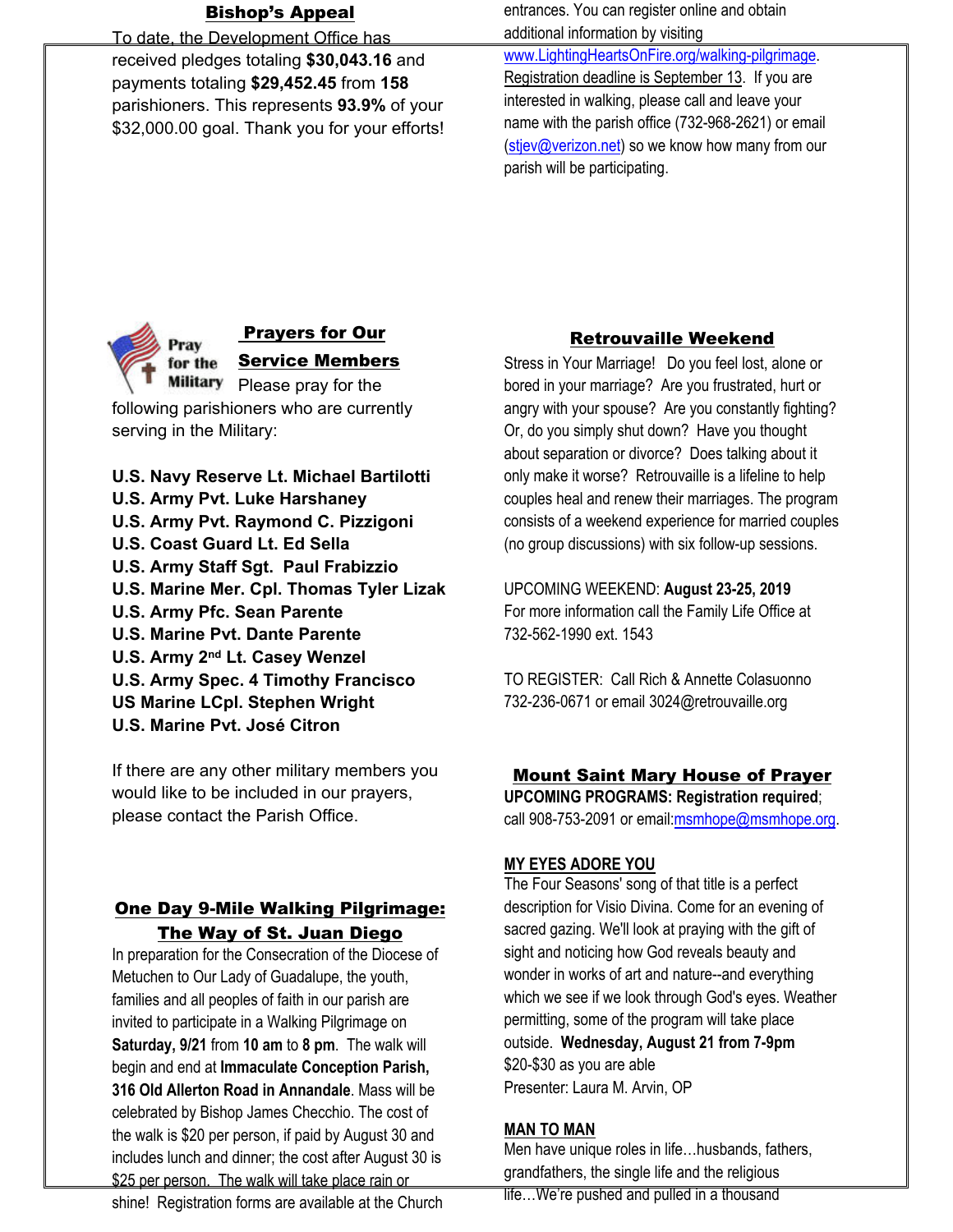directions by responsibilities…by stress…by loss…but also by joys. Where can we find time to

reflect on the loss and gain of our lives? As St. Augustine discovered, "Our hearts are restless, until they rest in you." Join us in a group setting over coffee (or tea) for life-affirming discussions and prayer to find God in our lives, to make a difference in our own worlds. **Tuesday, August 27 from 7:00-9:00pm** **Palma, BSW (732) 224-6933.** For more information about VNAHG volunteer services visit [www.vnahg.org](http://www.vnahg.org/)

See that you<br>are prepared

# Religious Education News

#### **CALLING ALL PARISHIONERS!**

The Religious Education Program is in need of a few more volunteers for our classes. We are looking for classroom aides and substitutes. Classes meet the first Monday and Tuesday of the month.

> **If interested, please email [stjohnpcl@gmail.com](mailto:stjohnpcl@gmail.com)**

**or call (908) 968-0233**

# Discover the Joy of being a Hospice Volunteer

If you have a warm heart, a listening ear, and the gift of compassion, you can make a difference in the life of a hospice patient or family member. VNA Health Group is offering training for all individuals interested in becoming hospice volunteers in several counties throughout New Jersey. There are many rewards and opportunities available to hospice volunteers though home visitation, companionship, administrative support, pet therapy, or phone calls from our office. Training will be provided by members of the VNAHG Hospice team on 3 consecutive : **Mondays 9/9, 9/16** and **9/23** from **10 am till 3:00 pm** at **VNA Health Group, 23 Main Street, Suite D1, Holmdel, NJ**. Volunteers must attend all 3 sessions. **Advanced registration is required; please call Pauline De** 

#### **Be Prepared, For At An Hour You Do Not Expect, The Son Of Man Will Come A Reflection on the Sunday Gospel Reading for August 11, 2019** *Courtesy of Sunday Connection, Loyola Press*

Jesus' instructions on how to be ready for the coming judgment continue in the stories and sayings found in today's Gospel. We are not to be like the greedy rich man in last Sunday's Gospel who planned to store his great harvest in barns rather than share it. We are, rather, to share our wealth with those in need. The antidote for the anxiety brought on by the coming judgment is to relinquish our possessions and provide for the needs of others. Our treasure will be in heaven where it will not wear out or be destroyed.

The other major way to be ready for the coming judgment is to be watchful. In Luke's Gospel, Jesus tells a parable about watchfulness to begin making this point. We must be like servants waiting for the master's return from a wedding banquet, which, even now, can last for a few days in the Middle East. We must be watchful so that even if the master comes after midnight, we will be ready for him. This is what the coming of the Son of Man will be like.

Peter asks if this parable is meant for the apostles or for the large crowd that has gathered to listen to Jesus. Without answering Peter's question, Jesus responds with another parable about servants awaiting the return of their master. It begins with a question: "Who, then, is the faithful and prudent steward whom the master will put in charge of his servants to distribute the food allowance at the proper time?" This parable adds to the theme of watchfulness; it explains how to wait and reminds us

of the reward for the faithful follower at the heavenly banquet after the judgment. If it is addressed to the